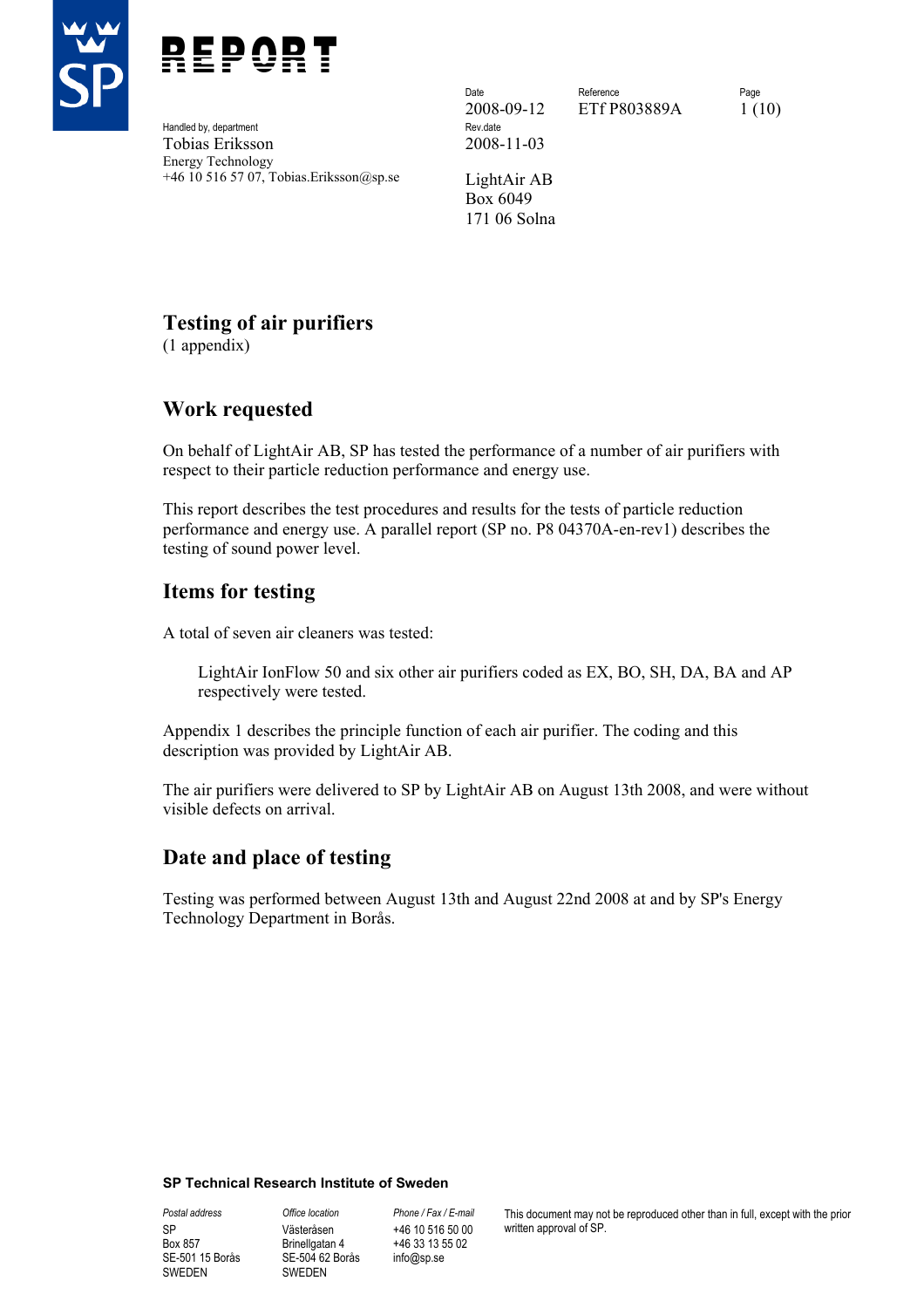

# **Test procedure**

The test method, described below, has been developed in collaboration with LightAir AB.

Each air cleaner to be tested was placed on a pallet, 72 cm above the floor, in the middle of a test chamber 3,5 m x 3,0 m x 2,5 m in size, and constructed from a wooden frame with polyethene plastic sheet walls. The chamber included a speed-controlled fan for the supply air, connected to a HEPA filter, a humidifier and an oscillating fan, directed slightly upwards, that was running throughout the test operation. The number of airborne particles was measured by an Electrical Low Pressure Impactor (ELPI), having 13 impactor stages, with the following interval of particle sizes:

0,007-0,028 µm; 0,028-0,056 µm; 0,056-0,094 µm; 0,094-0,156 µm; 0,156-0,264 µm; 0,264- 0,384 µm; 0,384-0,616 µm; 0,616-0,953 µm; 0,953-0,161 µm; 1,61-2,4 µm; 2,4-4,01 µm and 4,01-10 µm.

A probe connected to the ELPI was positioned in the chamber at a height of about 150 cm.

Prior to each measurement test, the air in the chamber was cleaned to less than 100 particles/cm<sup>3</sup>. Three burning candle-lights were used as the source of pollution, to give an initial particle count of about 80 000 particles/cm<sup>3</sup>. Temperature and humidity was measured.



**Fig. 1. Particle size distribution from candle-lights at a representative measurement**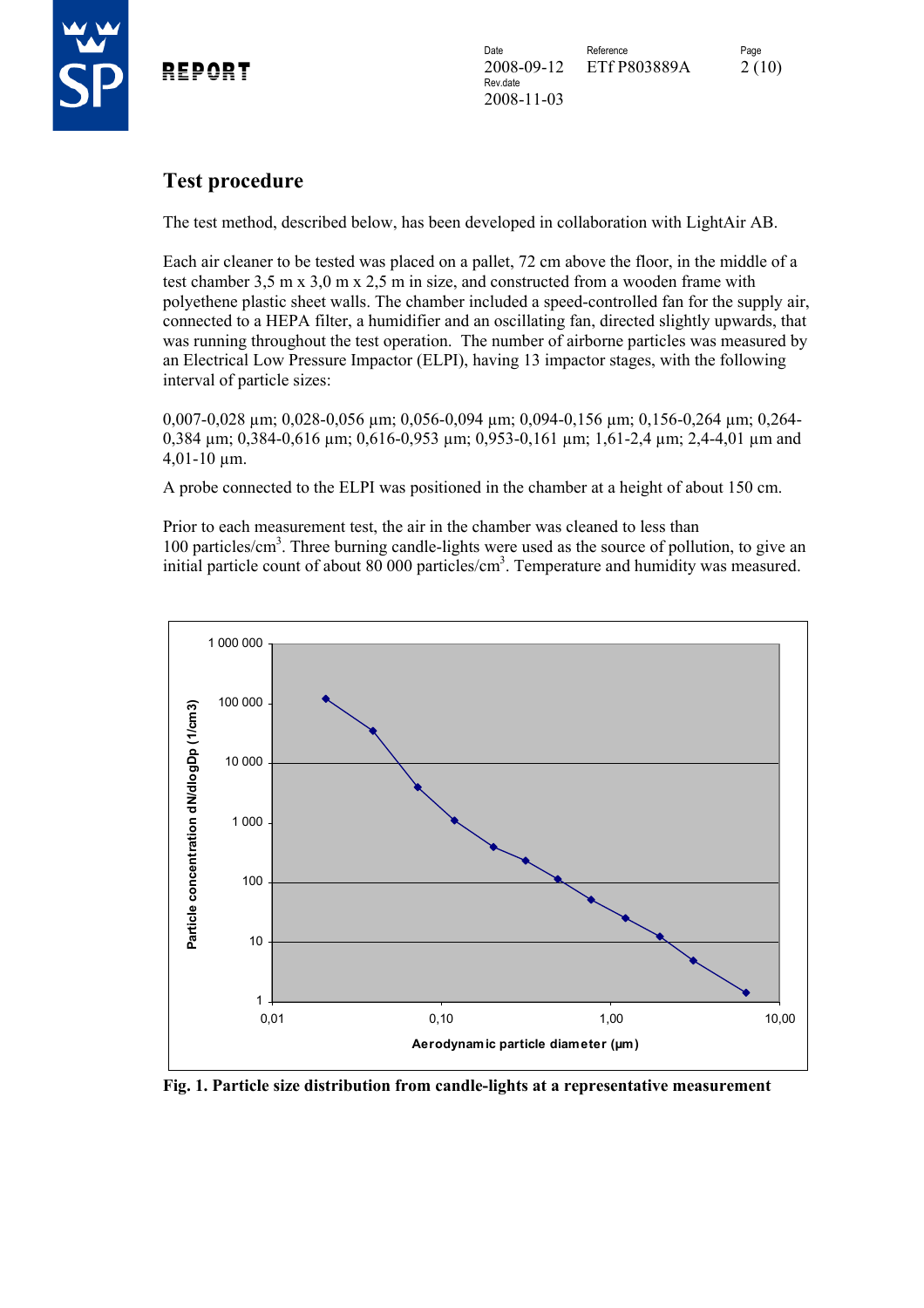

#### **Measurement of natural decline**

Sedimentation, agglomeration and the fastening of particles to surfaces<sup>1</sup> result in a natural decline in the particle concentration in the chamber.

Each day's measurements were started by measurement of the natural decline. Three candlelights were lit and placed in the chamber until the selected particle concentration was reached. The candle-lights were then removed, and the air mixed for five minutes, after which the test measurements of particle concentration was started.

#### **Measurement of particle reduction and energy use**

The chamber was opened, the air cleaner put into it, and the chamber closed. Three candlelights were lit and placed in the chamber until the selected particle concentration was reached. The candle-lights were then removed, and the air mixed for five minutes, after which the air purifier was started, the power supply voltage adjusted and energy demand read off. Measurement of the particle concentration was started, and allowed to continue until the air in the chamber was clean (less than 500 particles/ $\text{cm}^3$ ), but in no case for more than two hours.

## **Test conditions**

Conditions during the test were a temperature interval of 21,8 °C - 24,4 °C, relative humidity 38,3 % - 48,7 %, and power supply voltage  $230 \pm 1$  V.

## **Results**

Table 1 shows the results of energy use.

| Air purifier / operating mode | Power [W] |
|-------------------------------|-----------|
| LightAir Ion Flow $50/$ -     | 7,5       |
| EX / Low                      | 36,5      |
| BO / Low (still)              | 29,5      |
| SH / Quiet                    | 7,5       |
| DA / Low                      | 7,0       |
| DA / Medium                   | 9,5       |
| BA / Silent                   | 18,7      |
| BA / Low                      | 22,9      |
| $AP/$ -                       | 45,0      |

#### **Table 1. Power demand of each air cleaner**

The results for particle reduction performance are shown in diagrammatic form (Figures 1 - 10), with the particle concentration as a function of time, and as a table (table 2).The particle concentration represents all particle sizes. Each diagram also shows the natural rate of decline of particle concentration, being a mean value from three representative measurements. To make a better comparison between the air cleaners the start values have been adjusted to the same level.

<sup>1</sup> Nordtest Method, NT VVS 106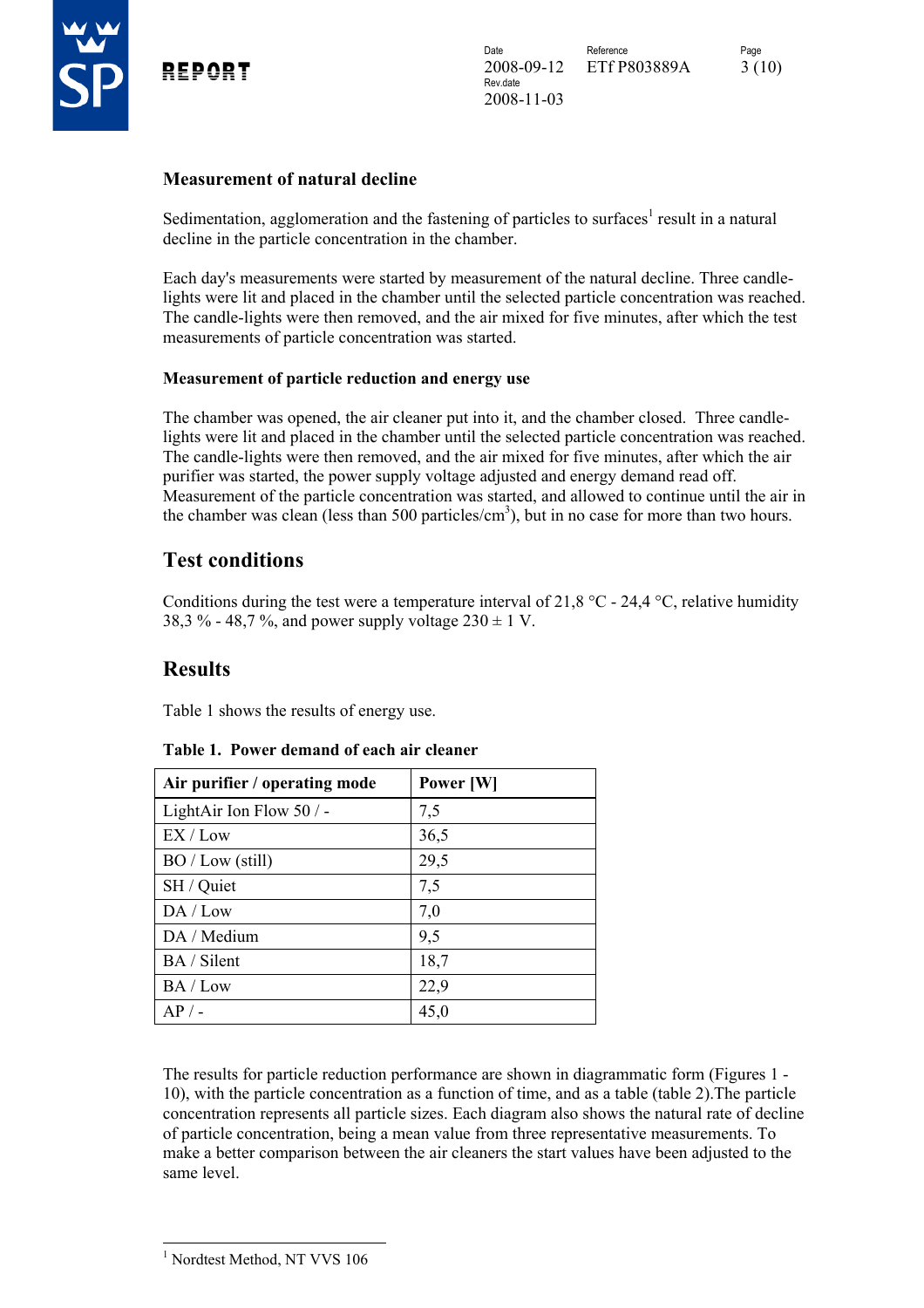



**Fig. 2. Particle reduction for LightAir IonFlow 50** 



**Fig. 3. Particle reduction for EX / low**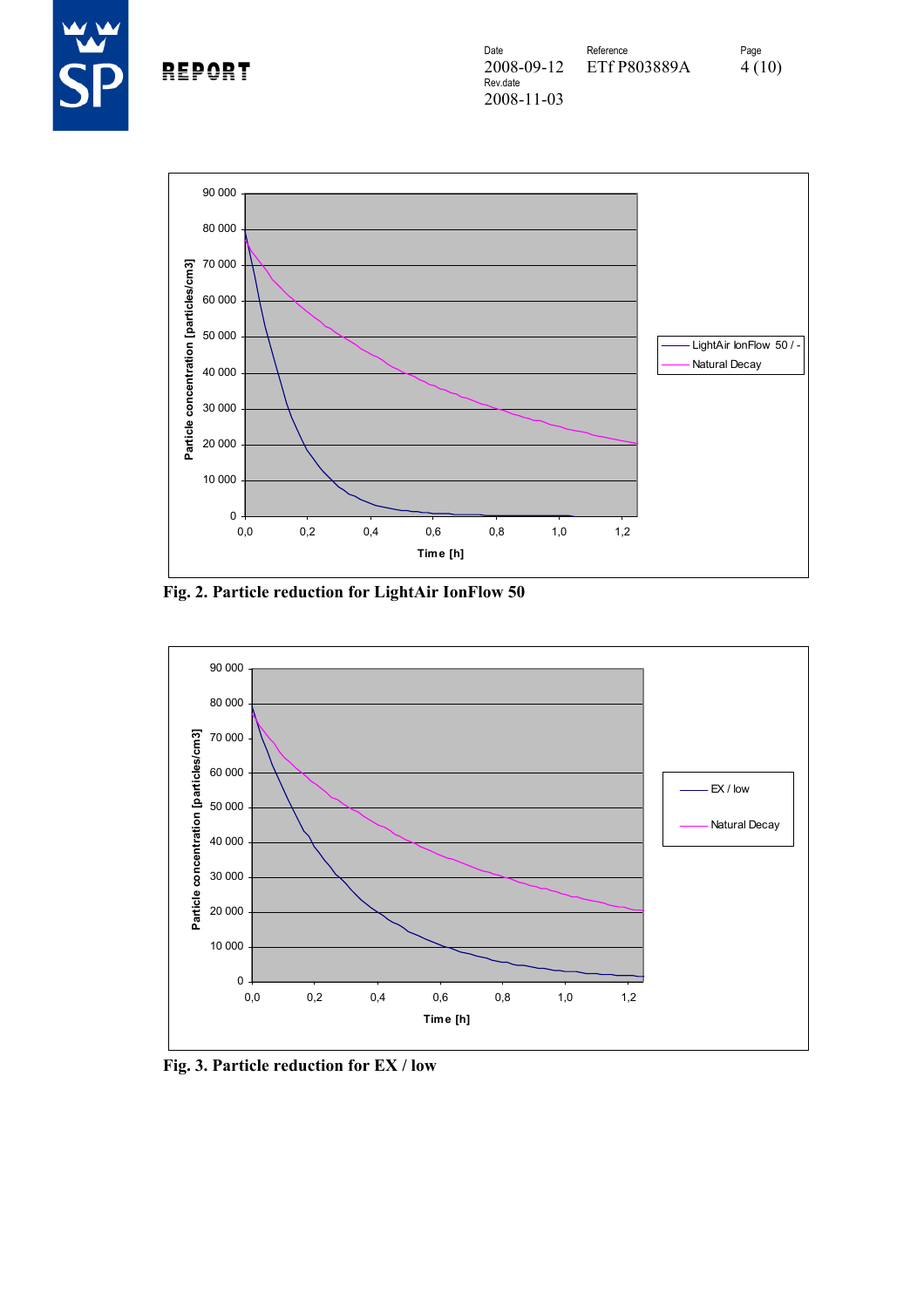



**Fig. 4. Particle reduction for BO / low (still)** 



**Fig. 5. Particle reduction for SH / quiet**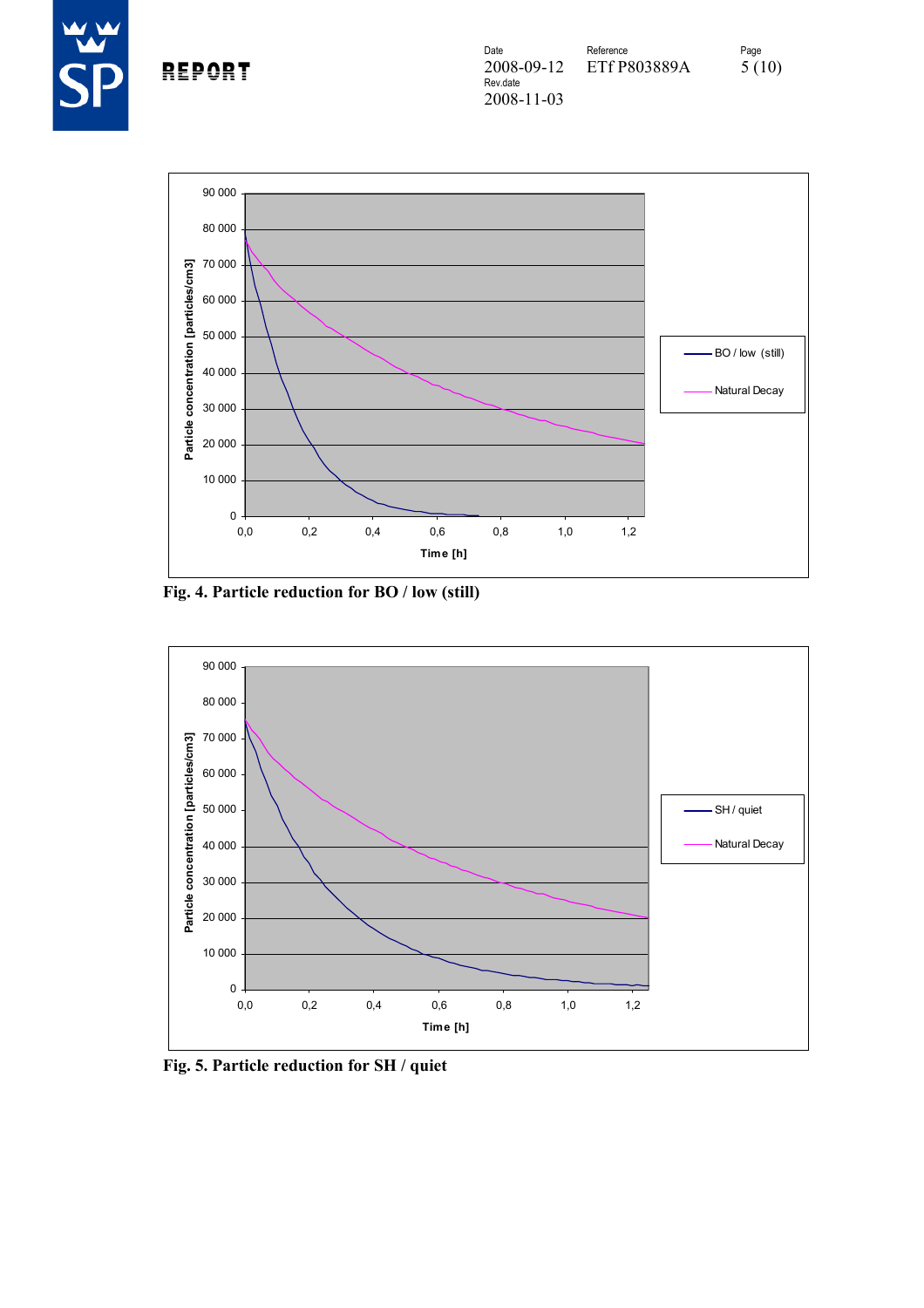



**Fig. 6. Particle reduction for DA / low** 



**Fig. 7. Particle reduction for DA / medium**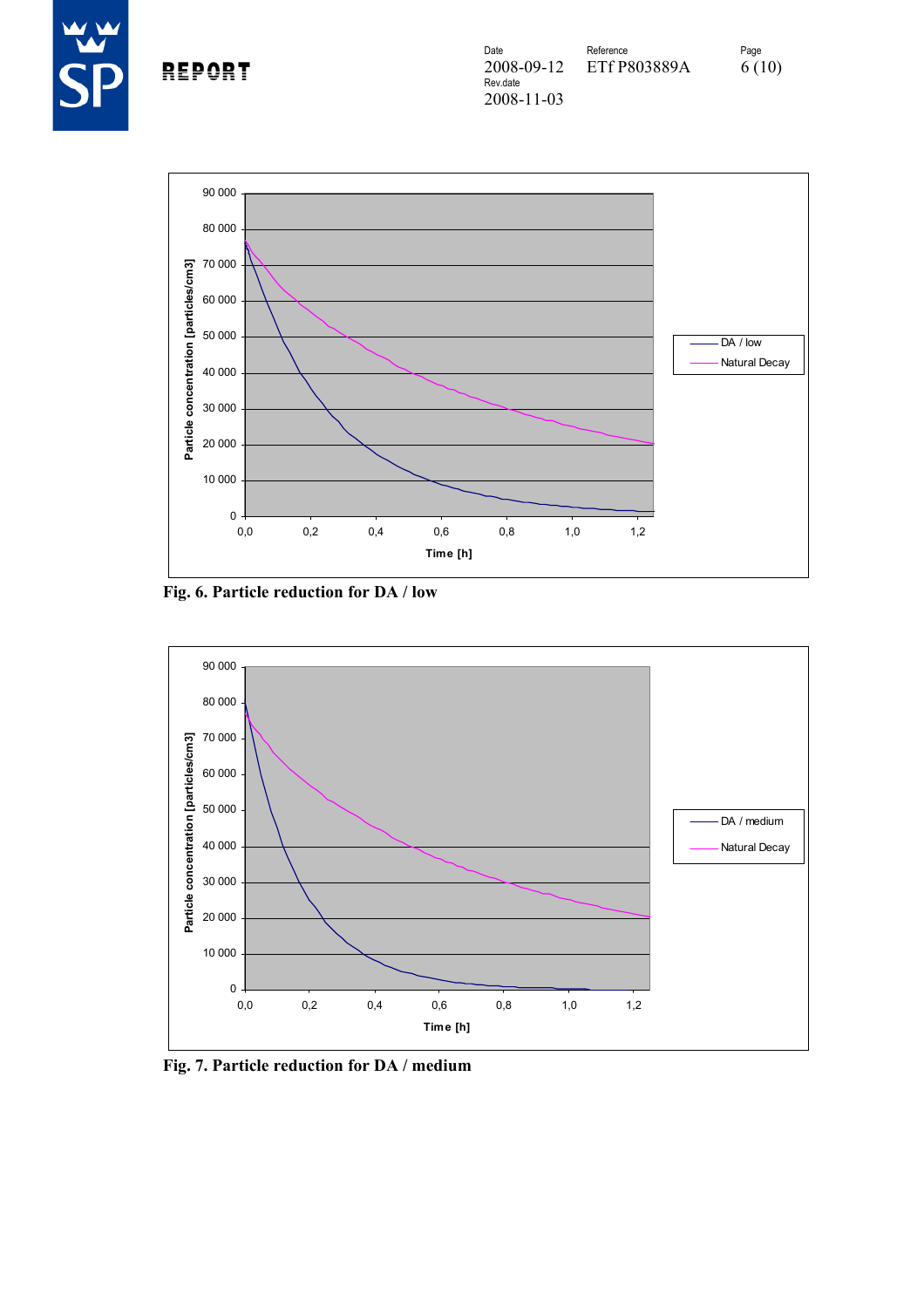



**Fig. 8. Particle reduction for BA / silent** 



**Fig. 9. Particle reduction for BA / low**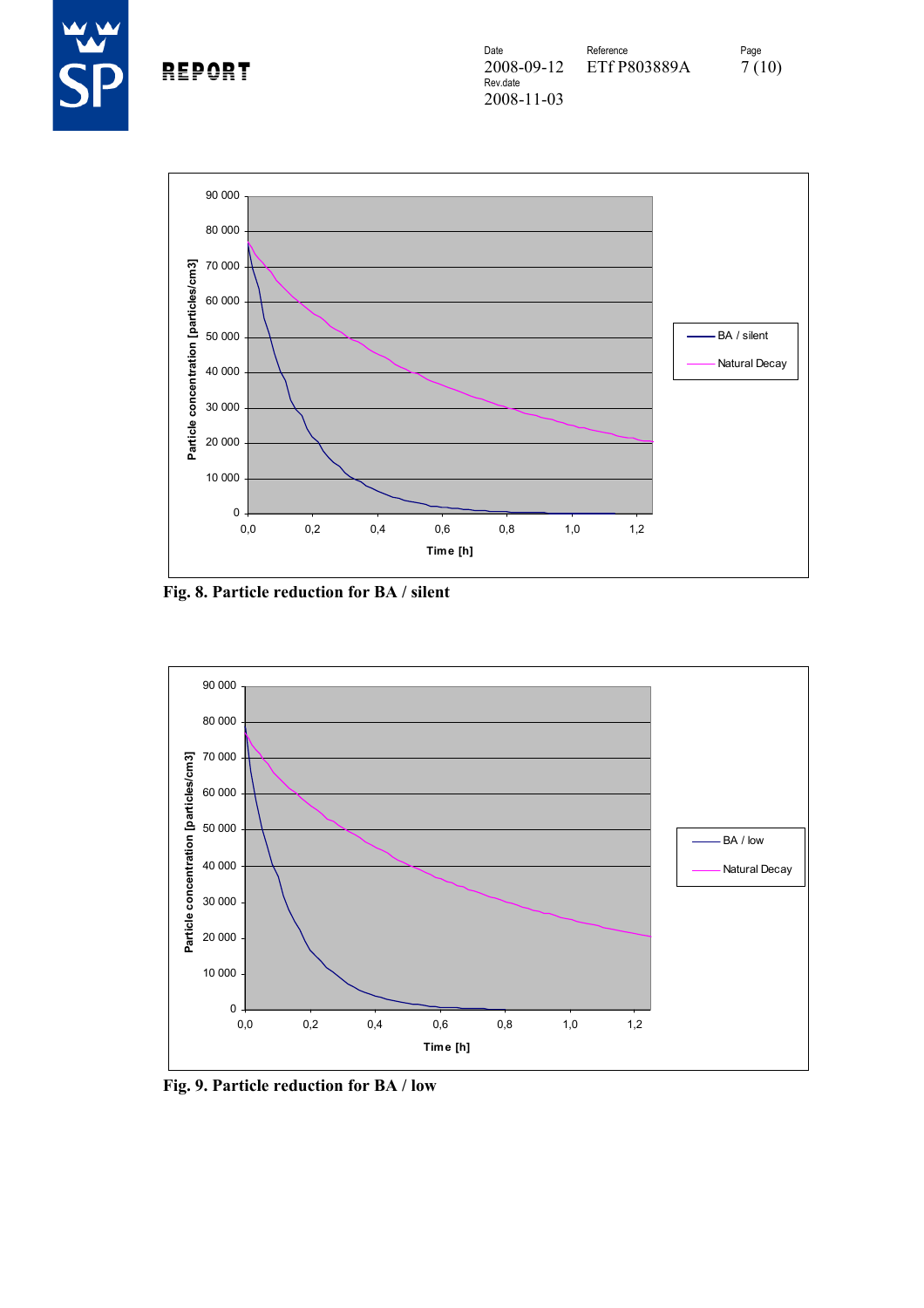



**Fig. 10. Particle reduction for AP / -**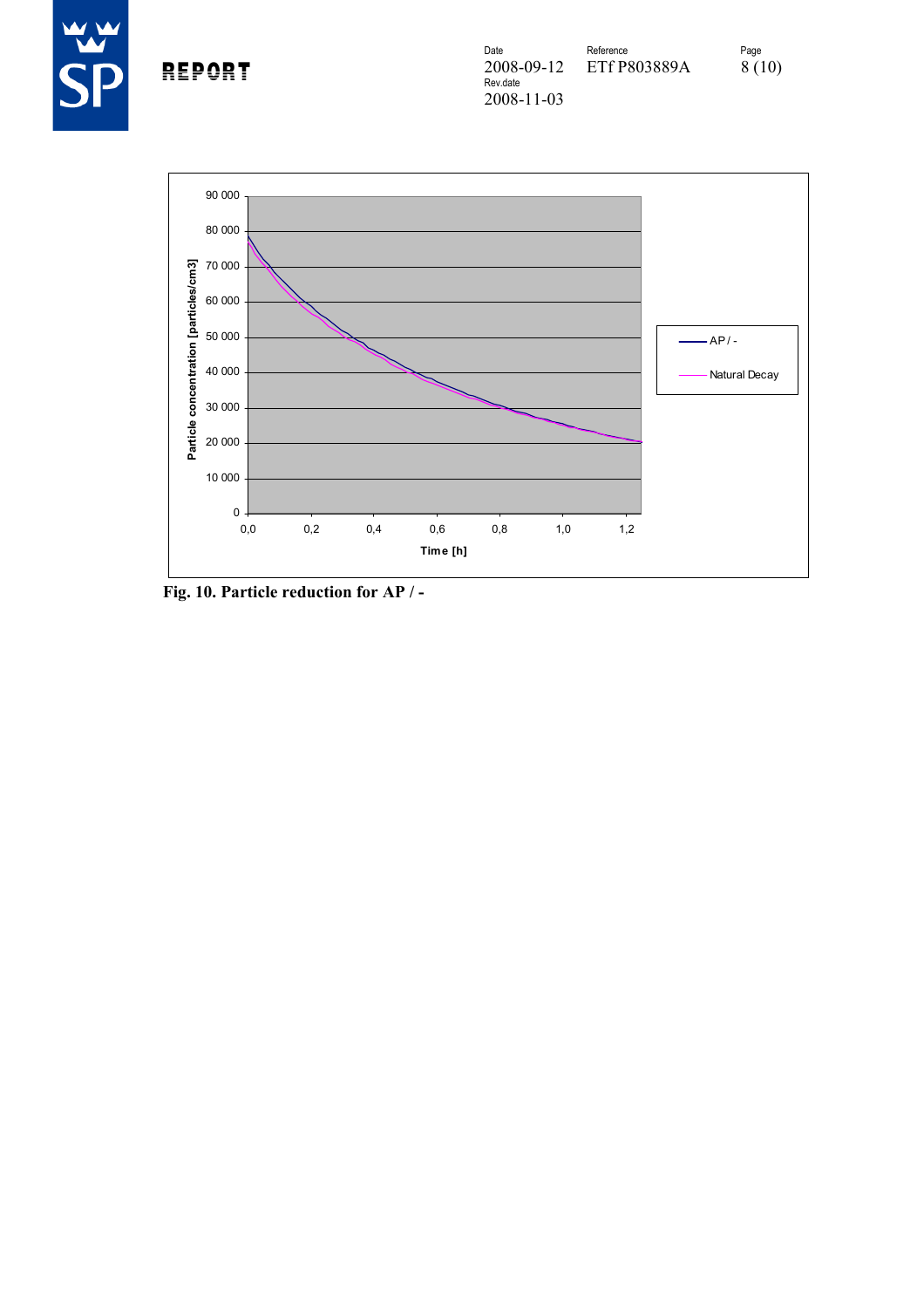

REPORT



**Fig. 11. Reduction of particles for all air purifiers**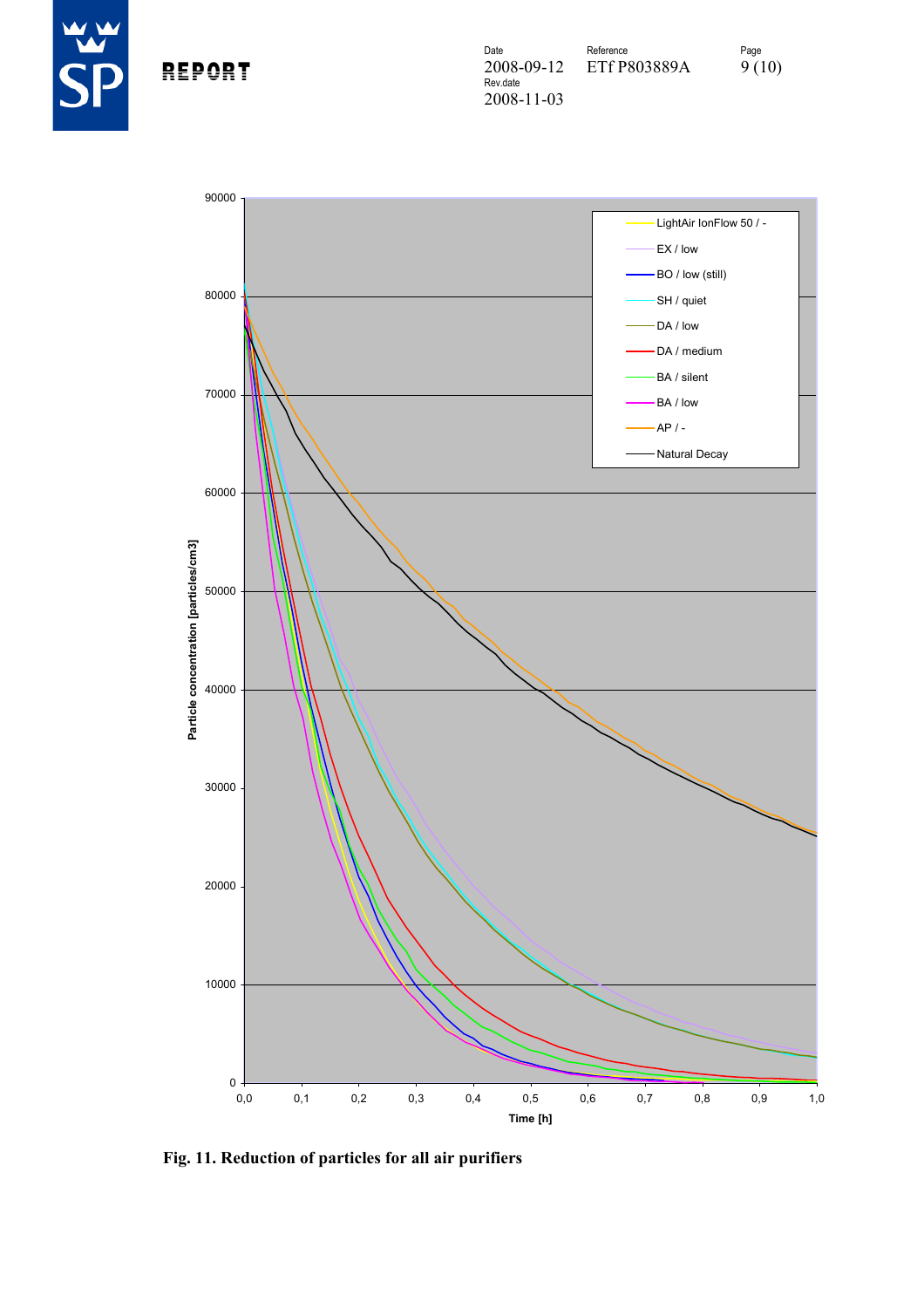

| Table 2. Particle reduction in % at 0,25; 0,5 and 0,75 h |  |  |  |
|----------------------------------------------------------|--|--|--|
|----------------------------------------------------------|--|--|--|

| Air purifer             |       | Particle reduction [%] |       |  |
|-------------------------|-------|------------------------|-------|--|
|                         | 0,25h | 0,5h                   | 0,75h |  |
| Natural decay           | 32    | 49                     | 60    |  |
| LightAir IonFlow 50 / - | 83    | 98                     | 99    |  |
| EX/low                  | 58    | 81                     | 92    |  |
| BO / low (still)        | 80    | 97                     | 100   |  |
| SH / quiet              | 62    | 84                     | 93    |  |
| DA / low                | 61    | 84                     | 93    |  |
| DA / medium             | 75    | 94                     | 98    |  |
| BA / silent             | 80    | 96                     | 99    |  |
| BA / low                | 85    | 98                     | 100   |  |
| $AP/-$                  | 31    | 48                     | 60    |  |

Note that the results quoted in this report apply only to the specific items tested.

# **Test equipment**

| Particle counter, ELPI (Electrical Low Pressure Impactor), |                        |
|------------------------------------------------------------|------------------------|
| Dekati                                                     | (SP inv no. 202 260)   |
| Wattmeter and energy meter, Landis & Gyr, EMU 1.44         | $(SP$ inv no. 201 684) |
| Temperature and humidity sensor, Vaisala, HMP36            | (SP inv no. 201 389)   |

# **Uncertainty of measurement**

| Relative humidity | $\pm$ 3 %   |
|-------------------|-------------|
| Temperature       | $\pm 1$ °C  |
| Voltage           | $\pm$ 0.5 V |

SP Technical Research Institute of Sweden **Energy Technology - Combustion and Aerosol Technology** 

**Andreas Johansson** 

**Technical Manager** 

**Tobias Eriksson Technical Officer** 

#### Appendix

1. Short technical specification on each represented technology used at the benchmark test at SP in Aug-Sep 2008.